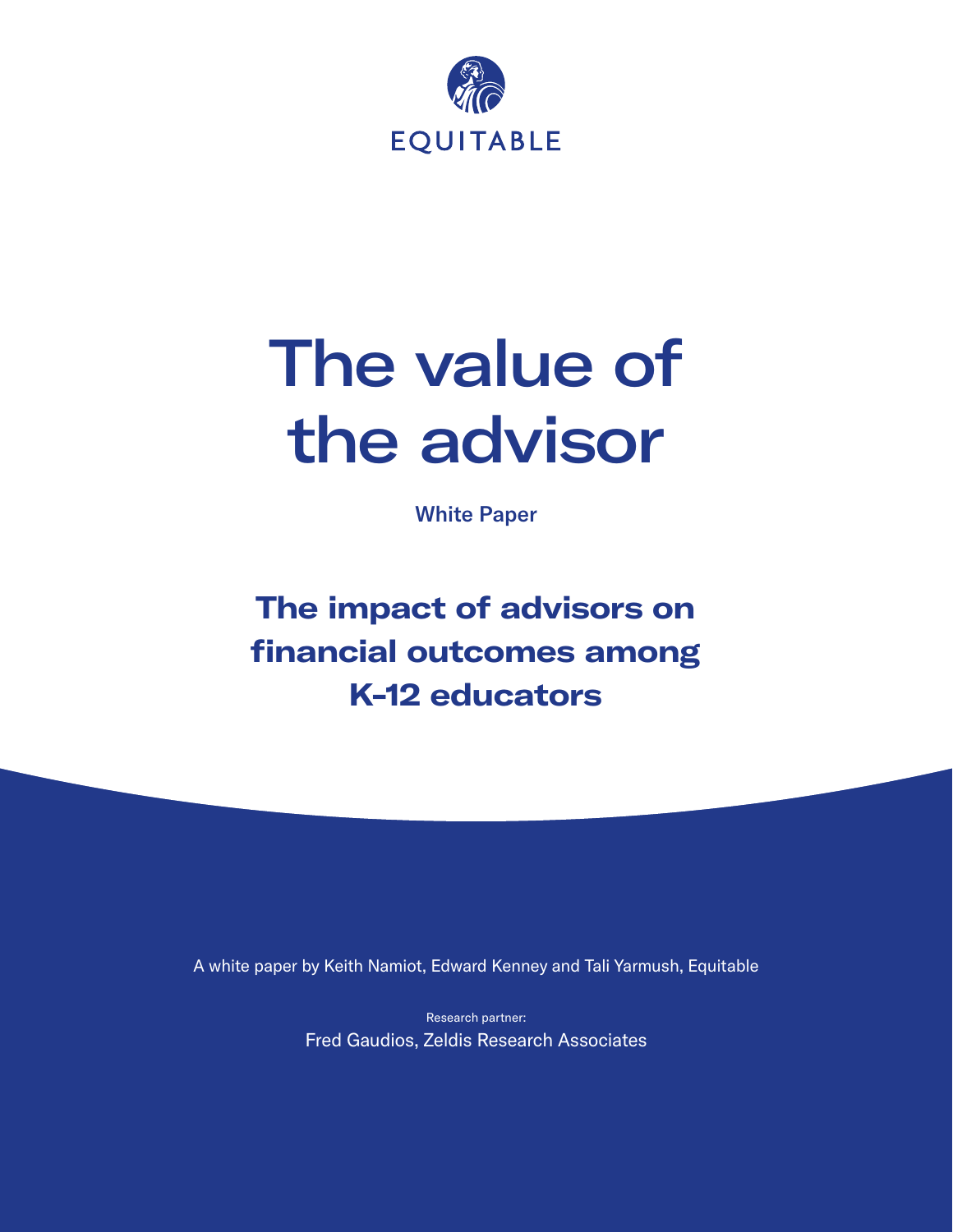### **The impact of financial professionals on financial outcomes among educators**

Voluntary, employer-sponsored retirement plans are playing a more essential role in helping to ensure positive financial outcomes for educators due to the increasing uncertainty of pensions at the present time.<sup>1</sup> Working with a financial professional in association with these plans can lead to more positive results, as demonstrated by the findings presented in this white paper.

Independent research by Zeldis Research Associates, commissioned by Equitable, highlights the quantifiable financial benefits K-12 educators experience by working with a financial professional with respect to their 403(b) account (a voluntary retirement savings plan offered by public schools allowing their employees to contribute pretax dollars from their paycheck). While the decision to work with a financial professional is ultimately up to the educator, working with one may pay significant dividends toward their long-term financial well-being and retirement readiness.

### **Executive summary and key findings**

Educators who work with a financial professional on their 403(b) plan have significantly and measurably better financial outcomes. 1

Educators who work with a financial professional exhibit more effective financial behaviors. 2

There are emotional benefits to working with a financial professional. 3

The longer the relationship with the financial professional, the greater the benefits; those who do not work with a financial professional see benefits of doing so.  $\boldsymbol{\varDelta}$ 

In 2018, Equitable commissioned an online survey of 1,007 U.S. K-12 educators to better understand and measure the value of working with a financial professional among educators who voluntarily contribute to a 403(b) plan. The sample of educators was a representative cross-section of the U.S. educator population (see Methodology section for further detail).

This study found demonstrable financial and emotional benefits, along with associated positive investment behaviors, among educators who worked with a financial professional. The longer educators' relationships with financial professionals are in place and the more frequently educators interact with a financial professional, the more significant the benefits. Those who choose not to work with a financial professional nonetheless perceive potential advantages of doing so, showing the unmet needs of a significant portion of the educator population.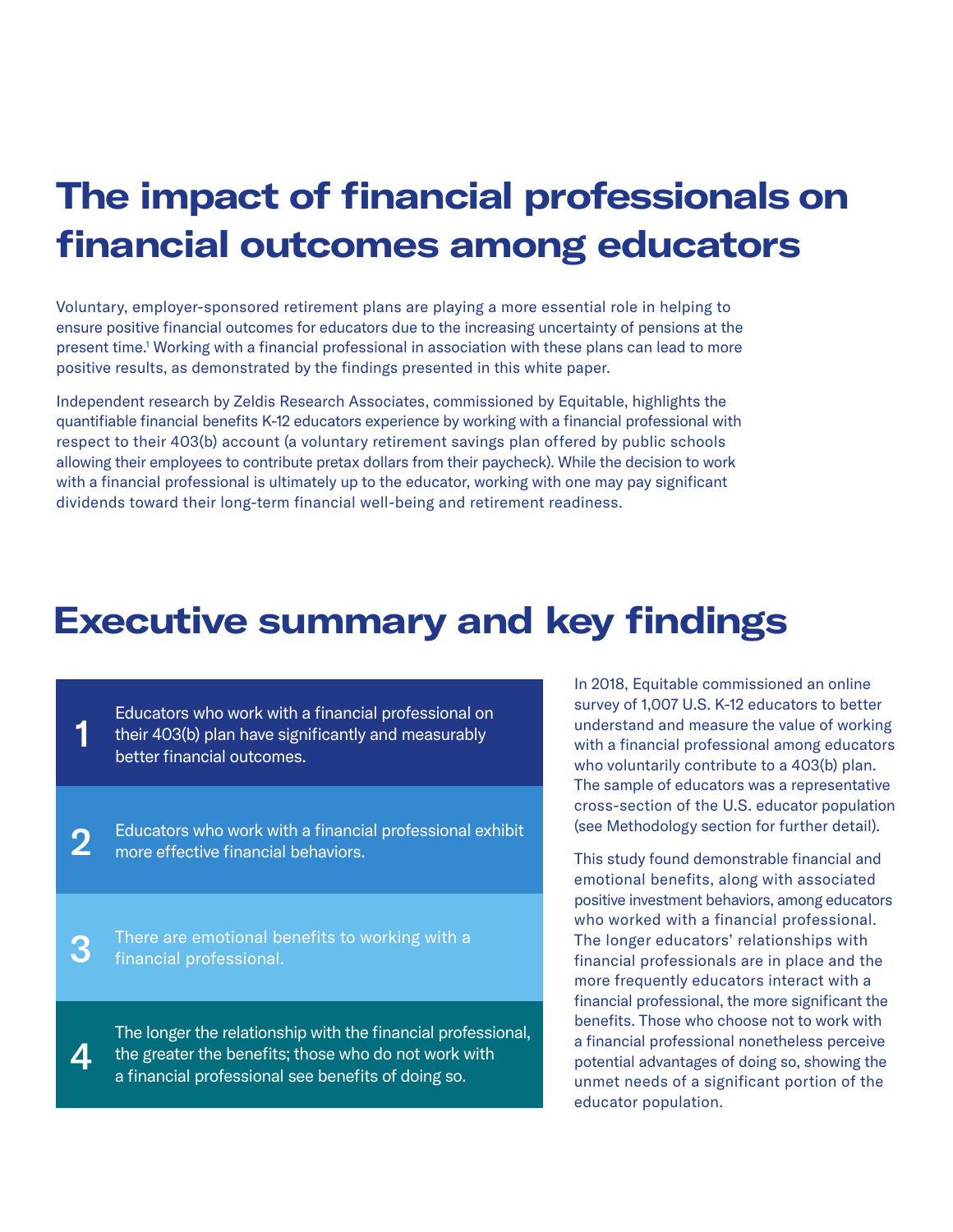# **Introduction**

**As educators may not be able to depend on a future pension to fully cover their retirement expenses, defined contribution plans, such as a 403(b), will likely become even more important to teachers' retirement planning over time.**

Educators who participate in a 403(b) plan often have the option between a do-it-yourself (DIY) method and working with a financial professional to assist them with retirement planning, goal setting, setup and maintenance of their retirement account.

It is clear 403(b) plans have become more complex over time with respect to investment choices and options.<sup>2</sup> As a result of this increasing complexity, Equitable has commissioned and written this paper to evaluate the potential value a financial professional brings to educators who have chosen to contribute to a 403(b) account. Importantly, we define "value" from not only a financial and behavioral perspective, but also with respect to the emotional and attitudinal impacts of working with a financial professional.

### **Voice of the educator**

- "He is very knowledgeable and works to make me the most money possible."
- "I am comfortable and confident in her suggestions and I am pleased with how my 403(b) has grown over the years."

### Educators who work with a financial professional on their 403(b) achieve greater financial outcomes

#### **Worked with a financial professional**





#### **Did not work with a financial professional**



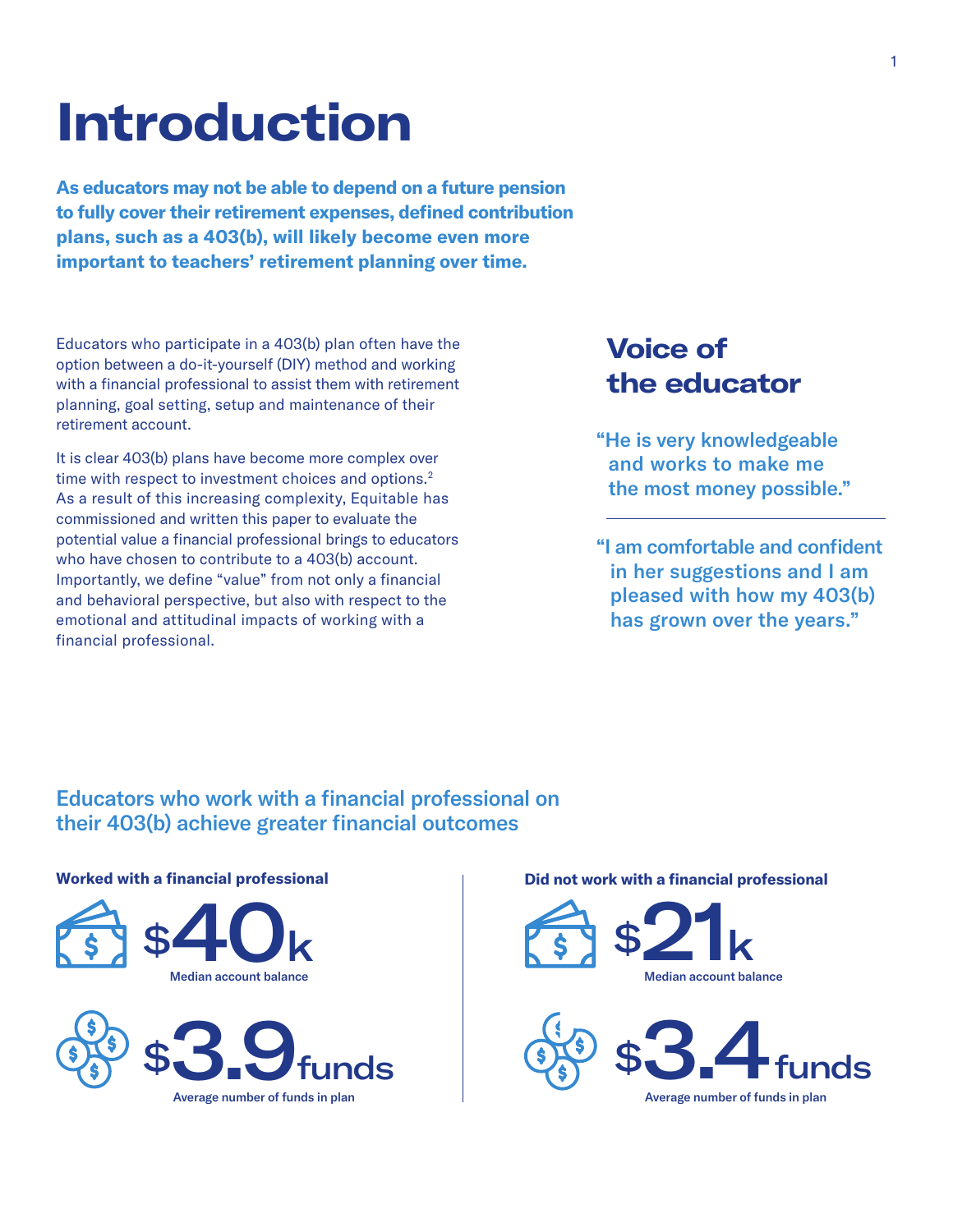### Educators working with a financial professional are more confident investors

Educators who work with a financial professional are also more confident in the quality of their investment choices, in having a retirement plan in place and in believing they will meet their retirement goals. We hypothesize that an important element (perhaps the most important element) of any retirement plan is confidence in achieving one's goals, which is built upon by knowledge and action. All of these elements are significantly different between the two groups studied in this research.



### **From knowledge to action4**

**Worked** with a financial professional

**Did not work** with a financial professional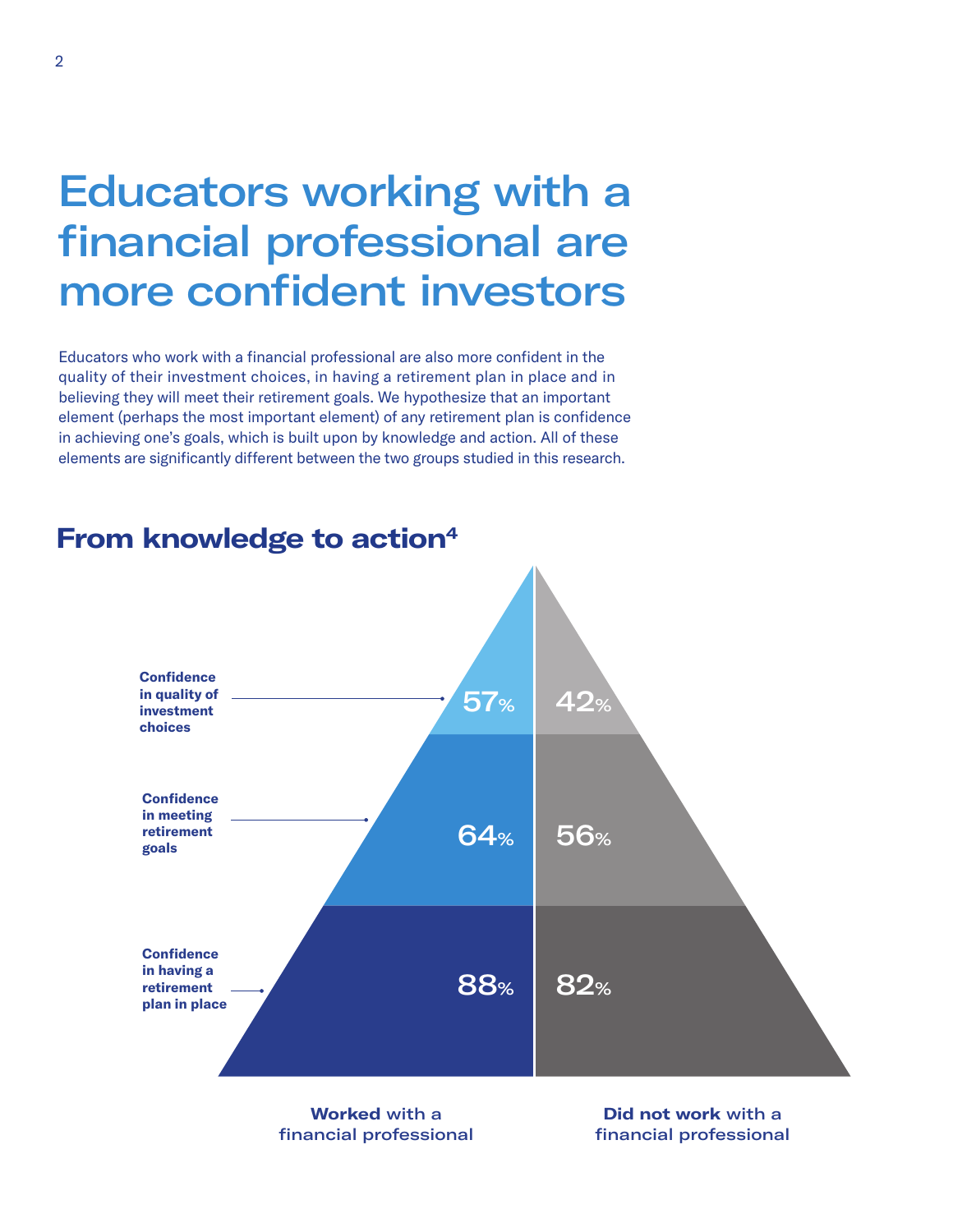## Educators who work with a professional also show more effective financial behaviors

Supporting the aforementioned outcomes, educators who work with a financial professional exhibit more effective financial behaviors over time. They have higher monthly contributions and increase their contributions more frequently. These behaviors create a positive feedback loop and ultimately contribute to the positive financial outcomes presented in the previous section.

### **Worked with a financial professional** \$5,016 2.6x Mean annual contribution Frequency of increasing contributions Since opening account

#### **Did not work with a financial professional**



```
Mean annual contribution
```


### Voice of the educator

"He keeps in touch with me, but doesn't contact me too much. He also keeps me up to date on my account. He invests my money wisely and makes good suggestions."

"He crunches the numbers for me. I do not have to worry about what is going into my 403(b)."

"He helps me adjust my investments. Sometimes he gives me advice on increasing my contributions…I know he's just trying to get me to save the most I possibly can."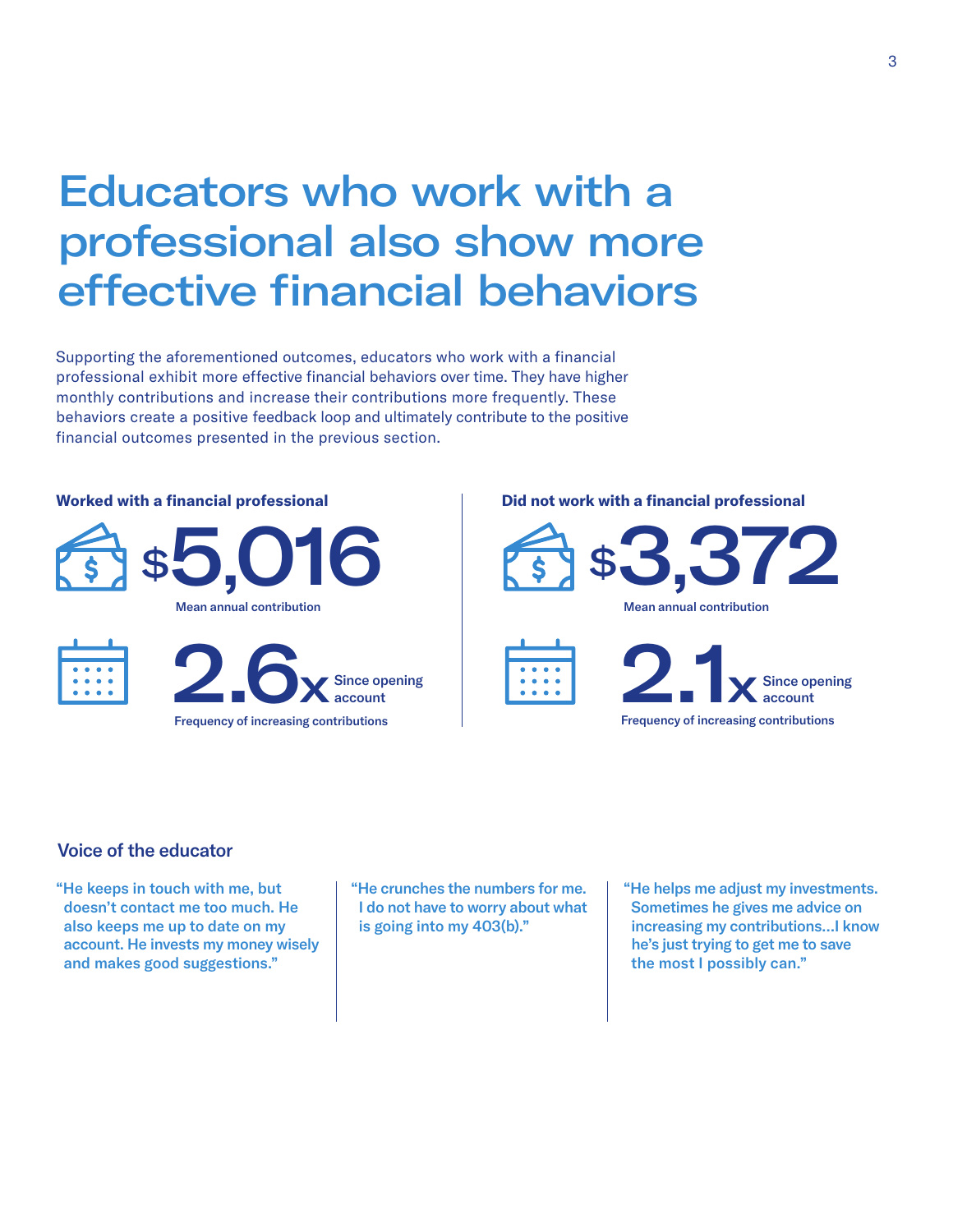## Those who work with a financial professional are more engaged with their 403(b) accounts

Those working with a financial professional engage more meaningfully and deeply with their 403(b) account. They are more likely to monitor their account performance, change contributions and make decisions on investments versus those who choose not to work with a financial professional.



 $\blacksquare$  Worked with a financial professional  $\blacksquare$  Did not work with a financial professional

When asked, educators who work with a financial professional agree they help them engage in these behaviors. Specifically, almost two in three believe they contribute more because of a financial professional, and over half agree they started contributing earlier to their 403(b) account because of them.

### Because of my financial professional (% agree)...



### Voice of the educator<sup>3</sup>

"She comes to work twice a year before school so I can see her and ask questions then, instead of making an appointment and taking a day off of work."

"I am comfortable and confident in her suggestions and I am pleased with how my 403(b) has grown over the years."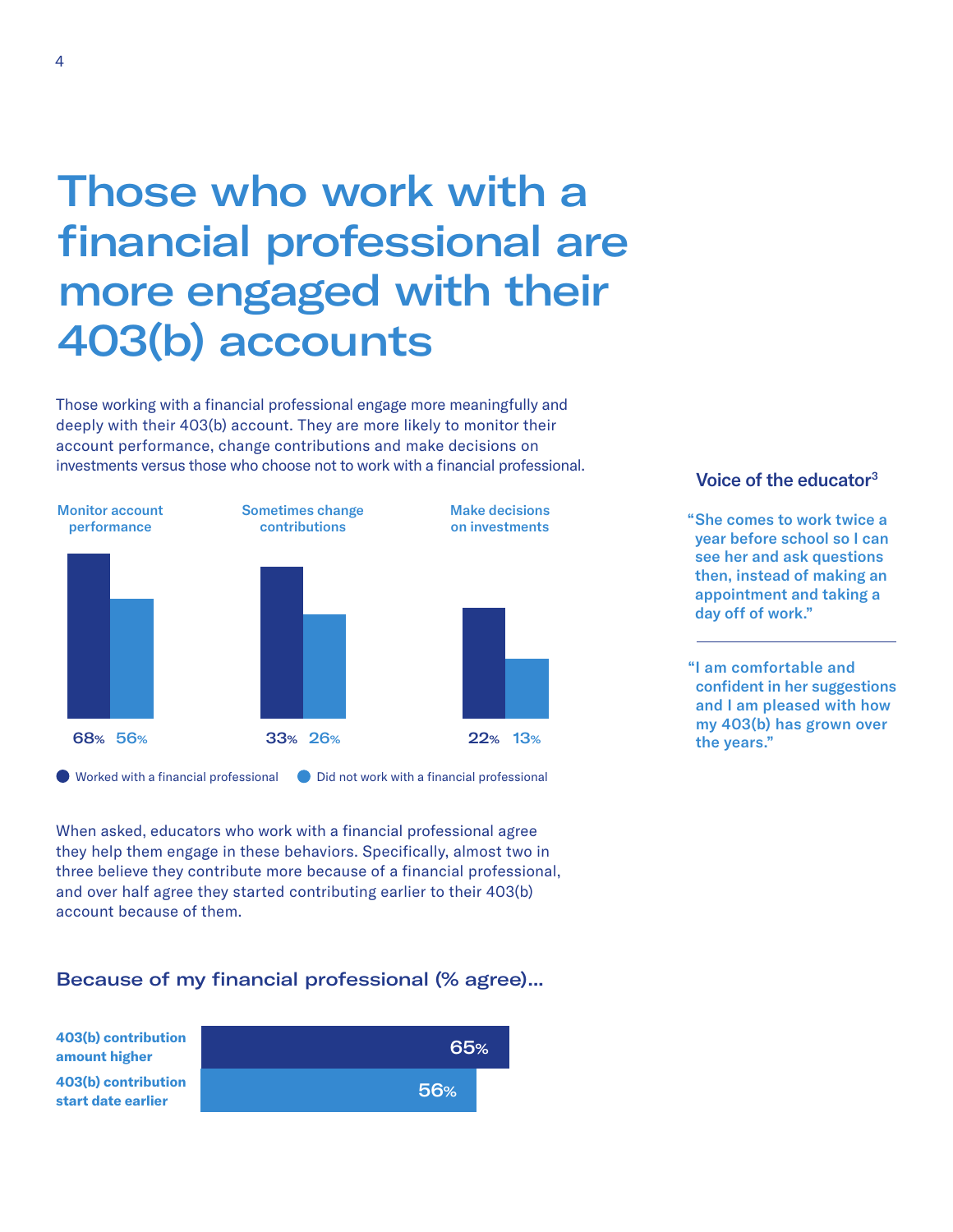### There are emotional benefits to working with a financial professional

Regarding the emotional benefits of working with a financial professional, those who work with one feel more positively about their 403(b) plan, as well as their account performance. They are also more likely to agree with positive attitudes surrounding the importance of a financial professional — that they offer knowledge and experience, understand how a 403(b) fits into their overall plan and help them make the decisions necessary to fund a successful retirement.<sup>4</sup>







 $\bullet$  Worked with a financial professional  $\bullet$  Did not work with a financial professional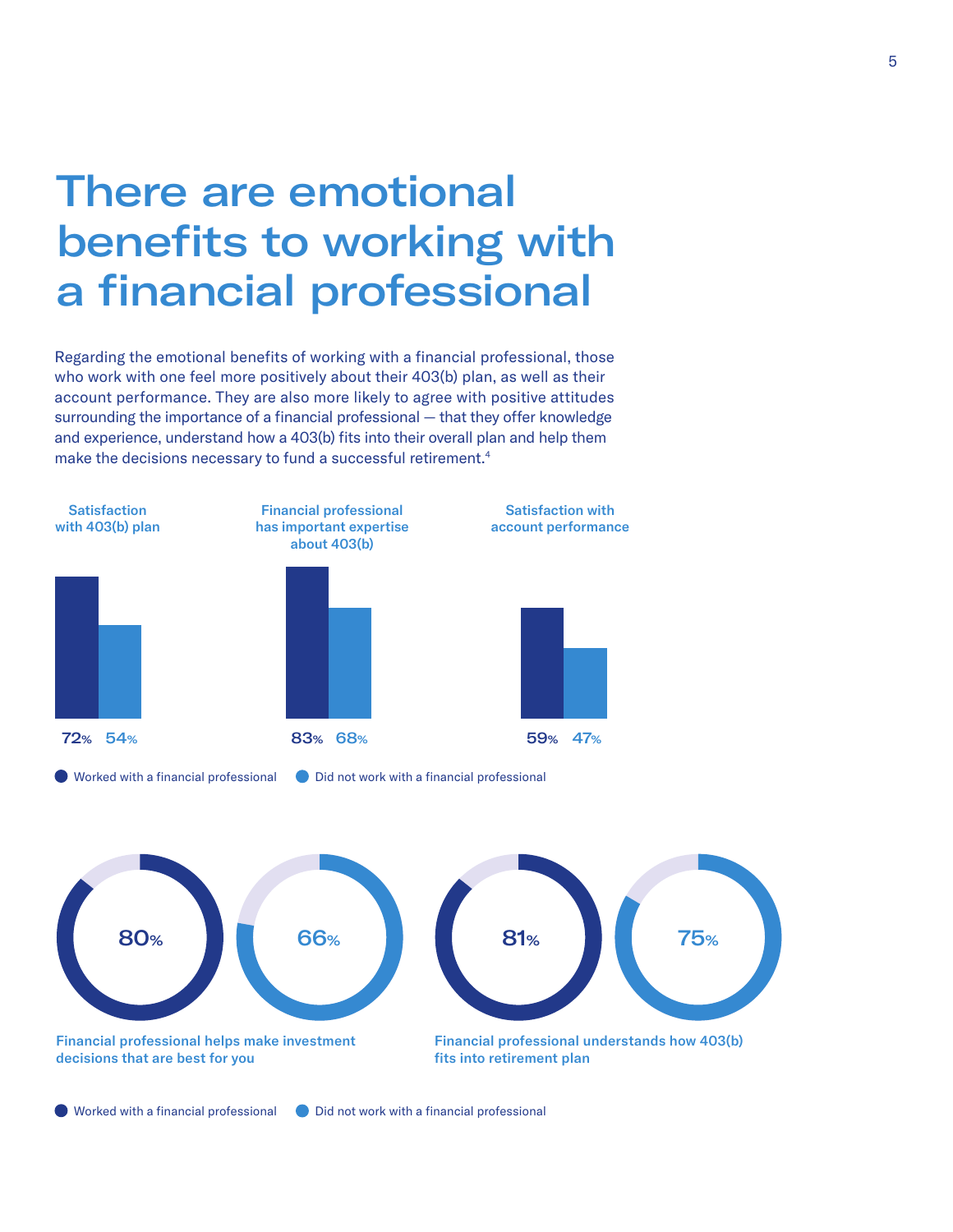## The deeper the relationship, the better the outcomes

Educators who worked with their financial professional for more than 5 years have higher median account balances and invest in a more diverse array of funds, relative to those with less than 5 years' tenure. The impact of a financial professional accelerates with increased duration of working with them, as shown by the data below.

#### **More than 5 years with a financial professional**







#### **Less than 5 years with a financial professional**





Additionally, educators who worked with a financial professional for more than 5 years are more satisfied with plan performance and more confident they have a complete retirement plan in place.<sup>4</sup>



Satisfaction with plan performance



- Average number of funds in plan  $\bullet$  More than 5 years with financial professional
	- **C** Less than 5 years with financial professional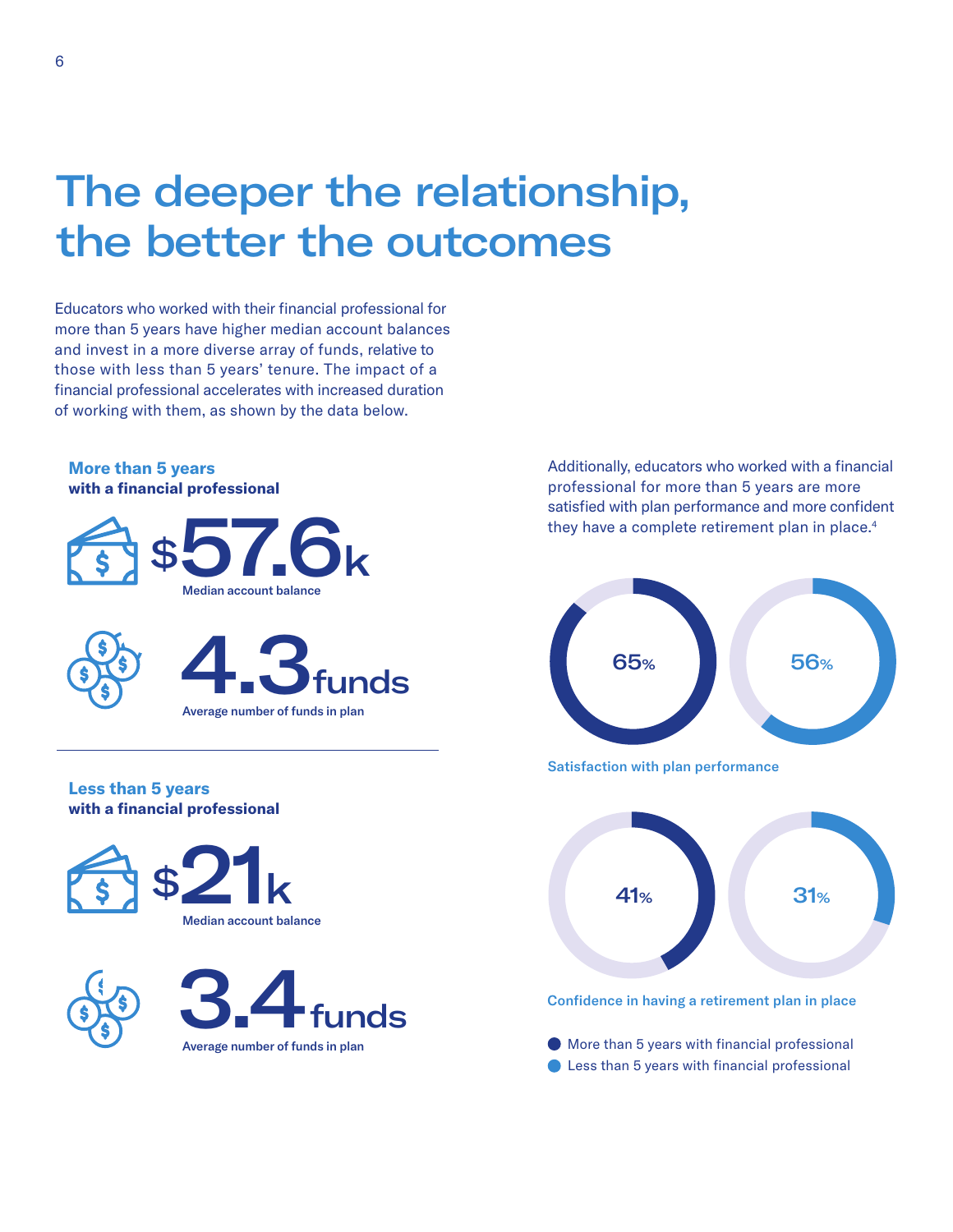## The more frequent the interactions, the better the outcomes

In addition to the duration of working with a financial professional, the frequency of interacting with one's financial professional also matters — those who meet more than once per year are more satisfied with their financial professional and their 403(b) plan. They are also more confident in their investment choices.<sup>4</sup>



Meet more than once per year **Meet once per year or less** 

So why don't these educators work with a financial professional? Most who do not would be at least somewhat likely to use one in the future as their circumstances change. For many, they don't feel they are close enough to retirement, don't need to understand how their 403(b) fits or don't feel they need investment advice.

Likelihood to work with a financial professional in the future



### Top three reasons to work with a financial professional in the future





The majority of those who do not use the financial professional available to them expect their 403(b) account balance would be higher if they actually were to work with one.

#### Impact on account value



Did not work with a financial professional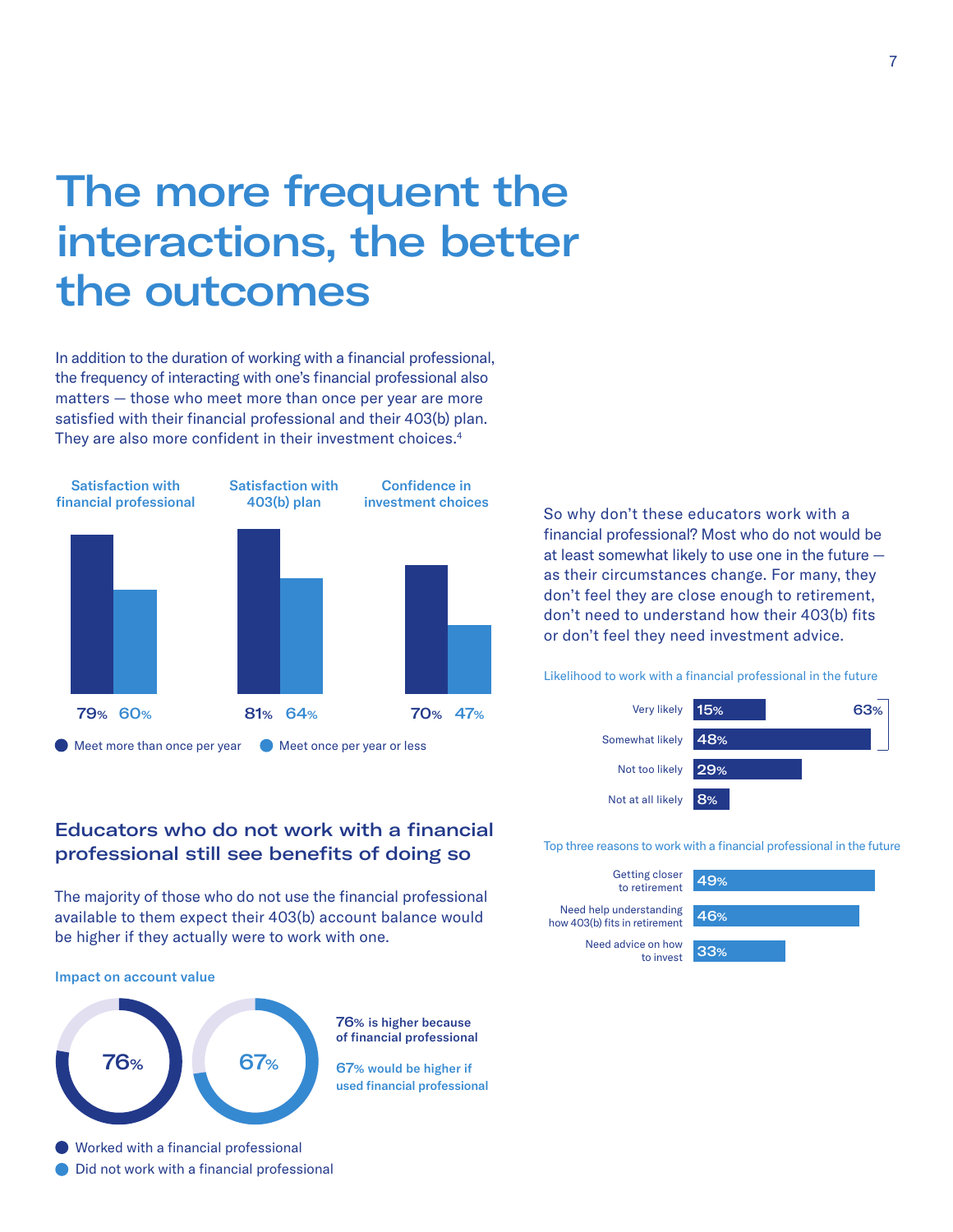## Younger educators may have a stronger need for a financial professional

Among those who work with a financial professional, younger (25-44) educators are more likely to believe their financial professional encourages them to contribute more and contribute earlier.

### Because of my financial professional...



Due to heightened concerns about retirement among younger educators, they may have a stronger need for financial professionals. They are more likely to find retirement products confusing, be worried their pension will be cut over time, be concerned about the potential to outlive their retirement savings and be unsure how much they need to save to have enough for their retirement years.

### **Retirement concerns** Younger

Retirement products are confusing and hard to understand

Worried my pension plan will be cut over time

Concerned about potential to outlive my savings

Unsure how much I need to save to have enough for retirement



### **Conclusion**

This independent research demonstrates there are quantifiable financial, behavioral and emotional benefits to educators who participate in a 403(b) plan and work with a financial professional. These benefits accelerate with deeper, longer-term relationships — educators who interact more frequently with financial professionals (and for longer than 5 years) show even greater outcomes.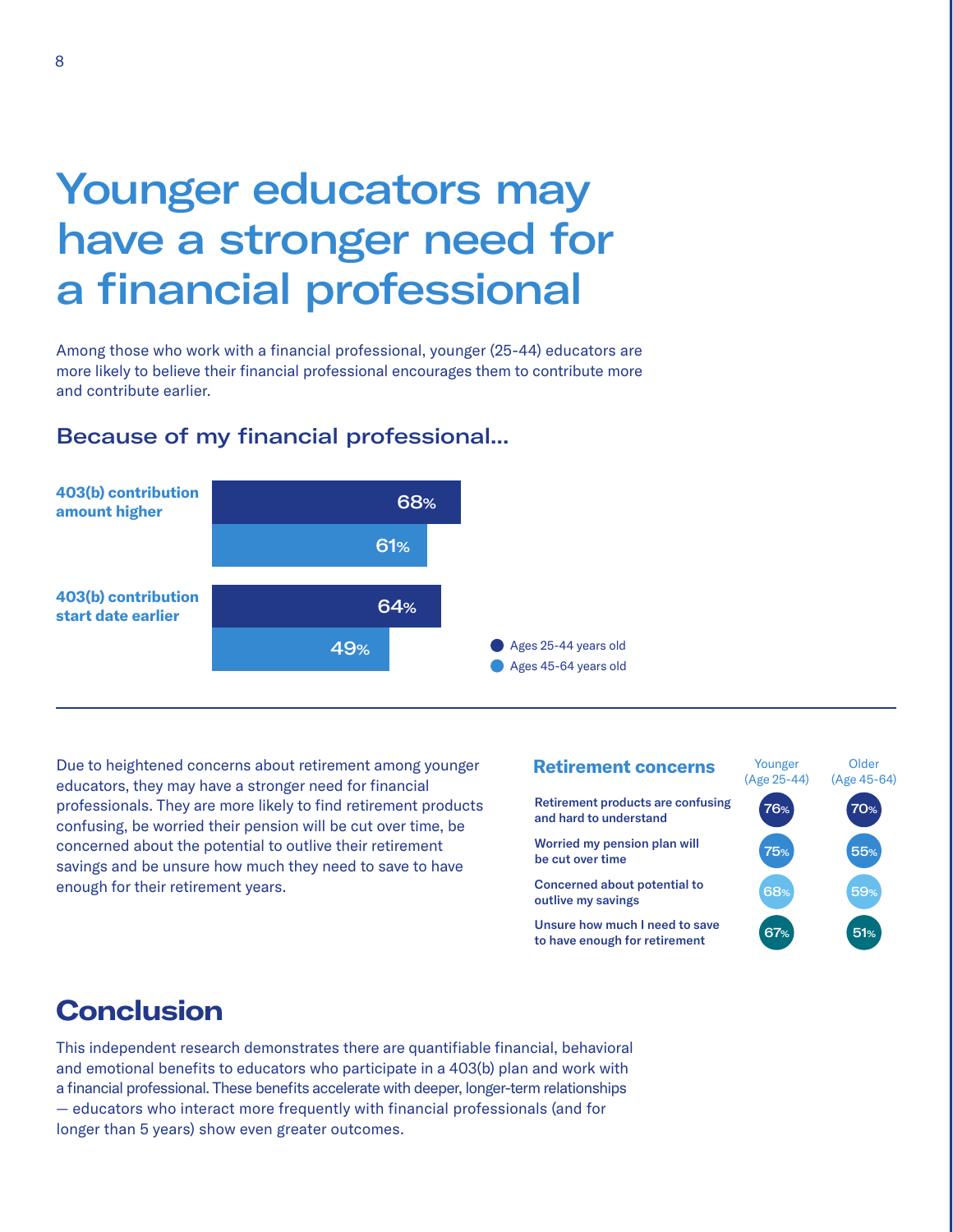# **Methodology**

# 2018

This report presents results of a study conducted by Zeldis Research Associates, commissioned by Equitable, on the value of a financial professional to K-12 403(b) plan participants. The study was fielded and compiled in April 2018.

# K-12

Steps were taken to ensure the sample of K-12 403(b) plan participants was nationally representative by age, region and gender. Respondents included K-12 educators who participated in their 403(b) plan (a mix of those with and without a financial professional), as well as plan prospects.

# 1,007

respondents completed the online survey. The margin of error at the 95% confidence interval is +/- 3%. All differences between groups shown in this report are statistically significant at the 95% confidence interval.

# ONLY 12%

of the plan participants surveyed are account holders. Other plan providers represented in the respondent base include Fidelity, VALIC, Voya Financial, MetLife, Lincoln Financial Group, Horace Mann and TIAA-CREF.